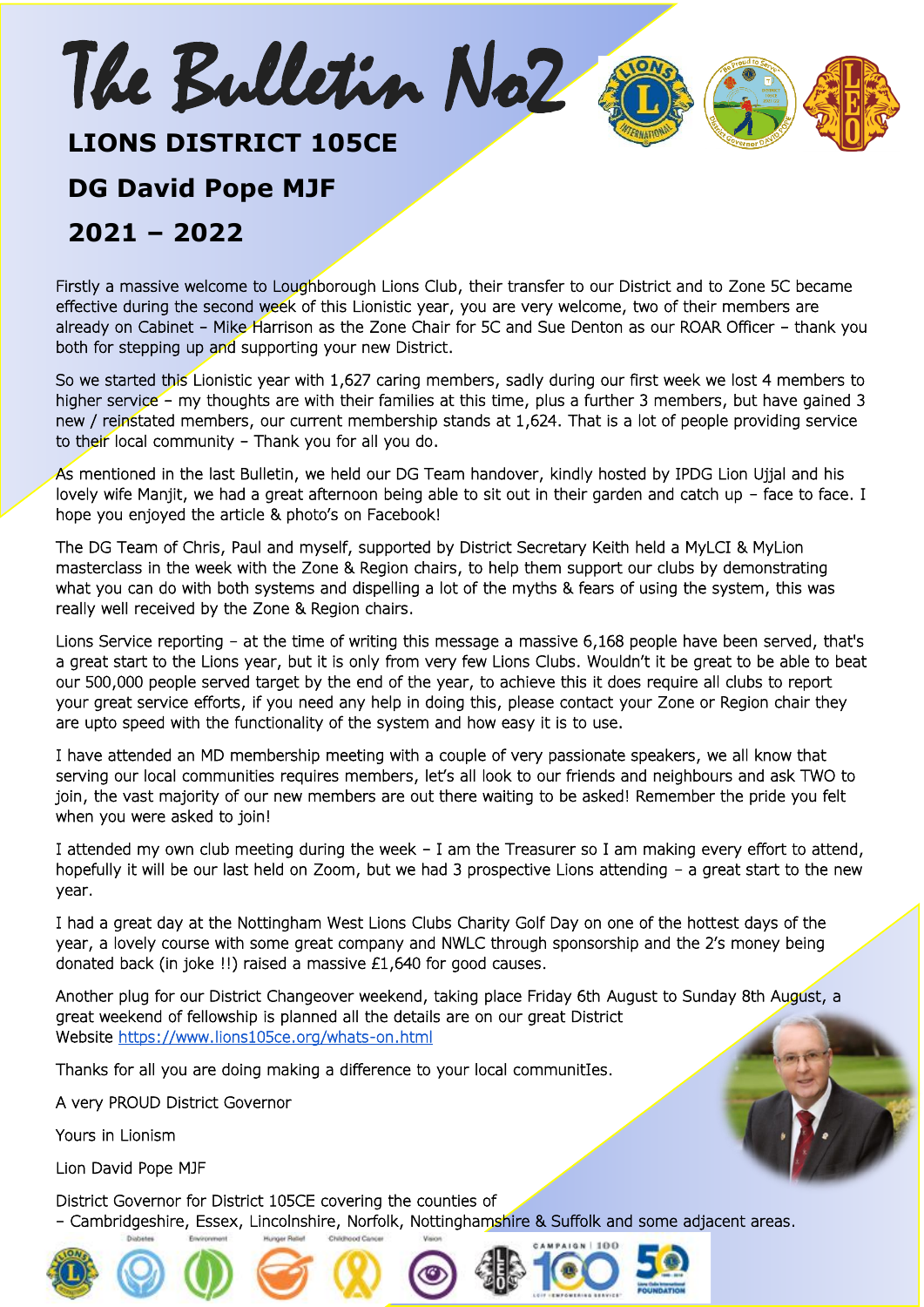

Now, how did our district Governor get permission to travel at light speed to achieve this portrait during lockdown?

Two happy and proud lions.

AS YOU CAN SEE A MINIMAL BULLETIN TODAY!

Now is your chance to get involved.

Send in adverts for your forthcoming events. Advertise unwanted club things for sale.

Advertise for items your club needs .

Share ideas so that other clubs can benefit from the spread of ideas, large scale or small.

Just click [The bulletin.](mailto:weeklynews@lions105ce.org.uk) It's here for you.